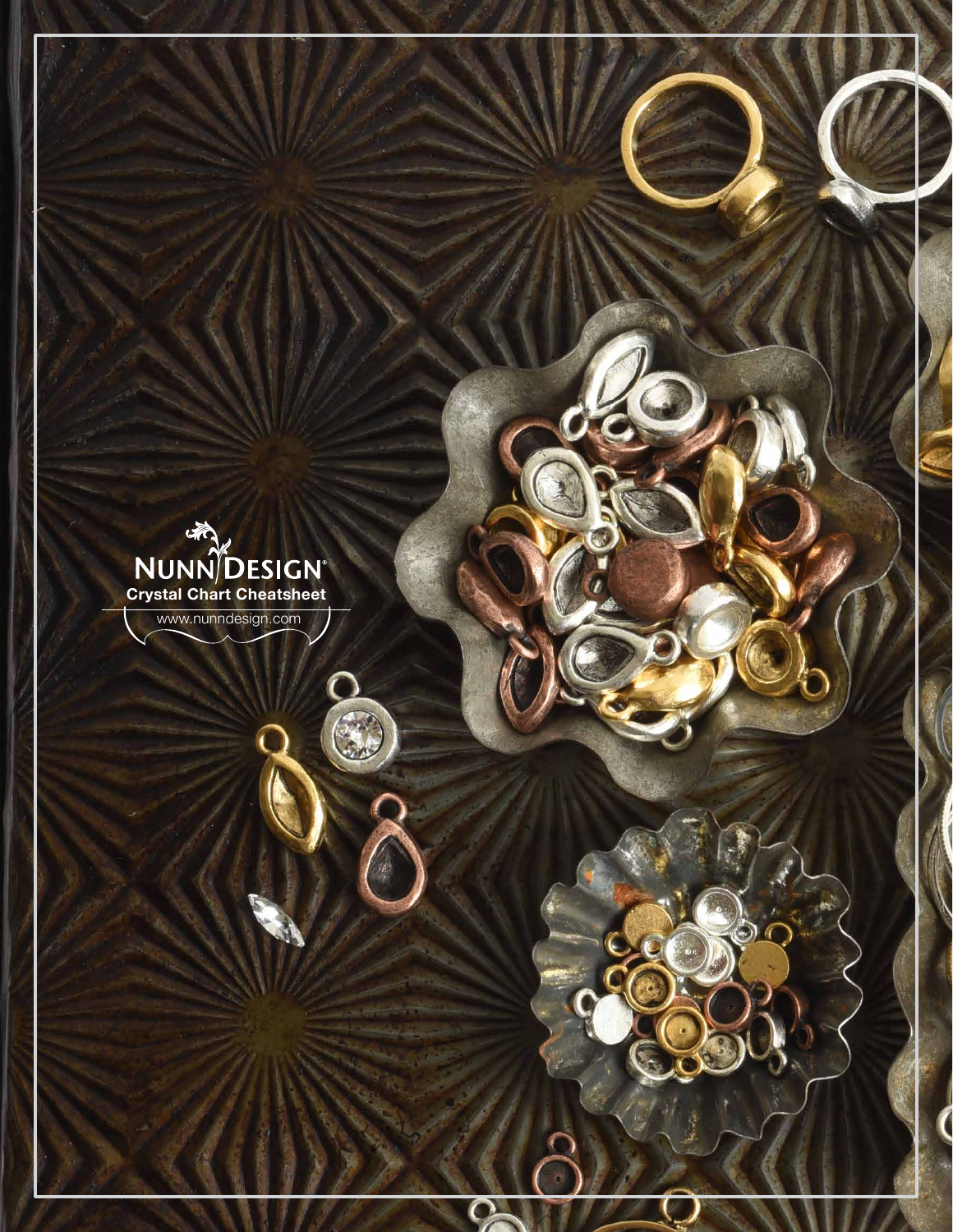## NUNN DESIGN CRYSTAL CHEATSHEET

We are always looking to find ways to make designing with Nunn Design product easier. This Nunn Design Downloadable Cheat Sheet covers all of the Preciosa and Swarovski Crystals Nunn Design offers to fit Nunn Design bezels. This chart also shares the Preciosa and Swarovski item codes for those crystals we do not carry in Swarovski brand.

**[Gluing Crystals To Metal:](https://www.nunndesign.com/gluing-crystals-metal/)** Visit this Nunn Design blog post to learn the best glues and methods to adhere crystals to your Nunn Design Bezels!

Click on any of the findings in the cheatsheet and link right to the website to shop! Pretty neat, huh? Enjoy!!

## NUNN DESIGN STOCKING CHATONS & CRYSTALS



Preciosa Crystal Flat Back 5mm Circle *(pcfb5-cry)* **pack of 10** OD: 5mm Dia x 1.5mm Stone Size: 20SS Chaton



Swarovski Crystal 8x6mm Pear *(sc8p-cry)* **pack of 10** OD: 8 x 6 x 3.5mm Stone Size: 8x6mm pear stone



Preciosa Crystal 6mm Circle *(pc6c-cry)* **pack of 10**  OD: 6mm Dia x 4mm, Stone Size: 28SS Chaton



Preciosa Crystals 14mm pear *(pc14p-cry)* **pack of 10** OD: 14 x 10mm Stone Size: 14mm pear stone



Preciosa Crystals 8mm circle *(pc8c-cry)* **pack of 10** OD: 8mm dia, Stone Size: 39SS



Preciosa Crystals 12mm Square *(pc12s-cry)* **pack of 10** OD: 12 x 12mm Stone Size: 12mm cushion stone

**B.** Amethyst Chaton 24pp *(cha-ame24pp-b)* **per 5gm pack** (aprox 250 pcs)

**C.** Coral Chaton 24pp *(cha-cor24pp-b)* **per 5gm pack** (aprox 250 pcs)

**D.** Garnet Chaton 24pp *(cha-gar24pp-b)* **per 5gm pack** (aprox 250 pcs)

**E.** Light Amethyst Chaton 24pp *(cha-ltame24pp-b)* **per 5gm pack** (aprox 250 pcs)



Preciosa Crystal 10x5mm Navette *(pc10n-cry)* **pack of 10a** OD: 10 x 5 x 3.5mm Stone Size: 10x5mm Navette stone



[Crystal Chaton 24pp](https://www.nunndesign.com/product/crystal-chaton-24pp/) *(cha-cry24pp-b)* **per 5gm pack** (aprox 250 pcs) OD: 3.2mm dia Stone Size: 24pp

**F.** Light Sapphire Chaton 24pp *(cha-ltsap24pp-b)* **per 5gm pack** (aprox 250 pcs)

**G.** Sapphire Chaton 24pp *(cha-sap24pp-b)* **per 5gm pack** (aprox 250 pcs)

**H.** Topaz Chaton 24pp *(cha-top24pp-b)* **per 5gm pack** (aprox 250 pcs)

**I.** Turquoise Chaton 24pp *(cha-tur24pp-b)* **per 5gm pack** (aprox 250 pcs)

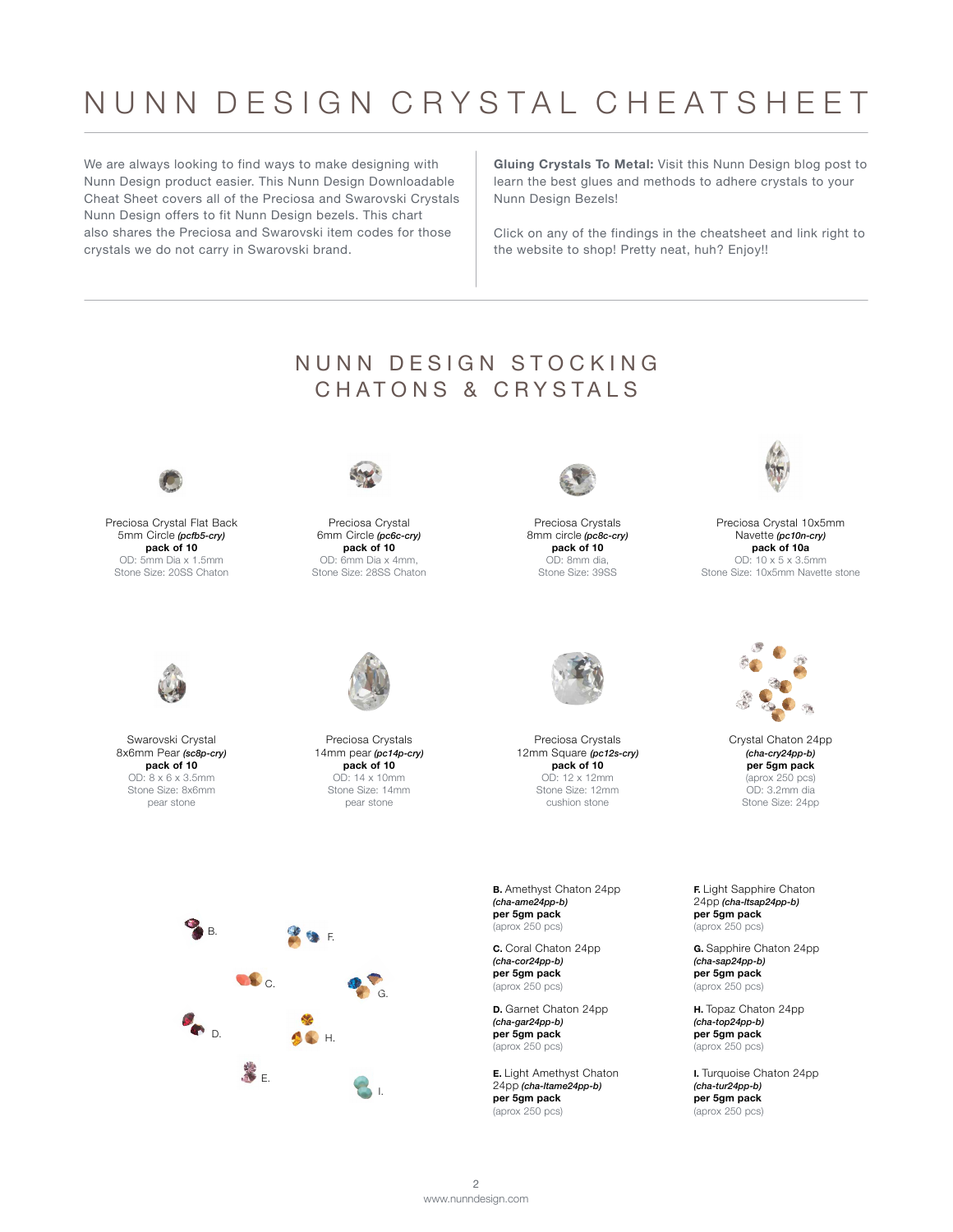## NUNN DESIGN CRYSTAL CHEATSHEET